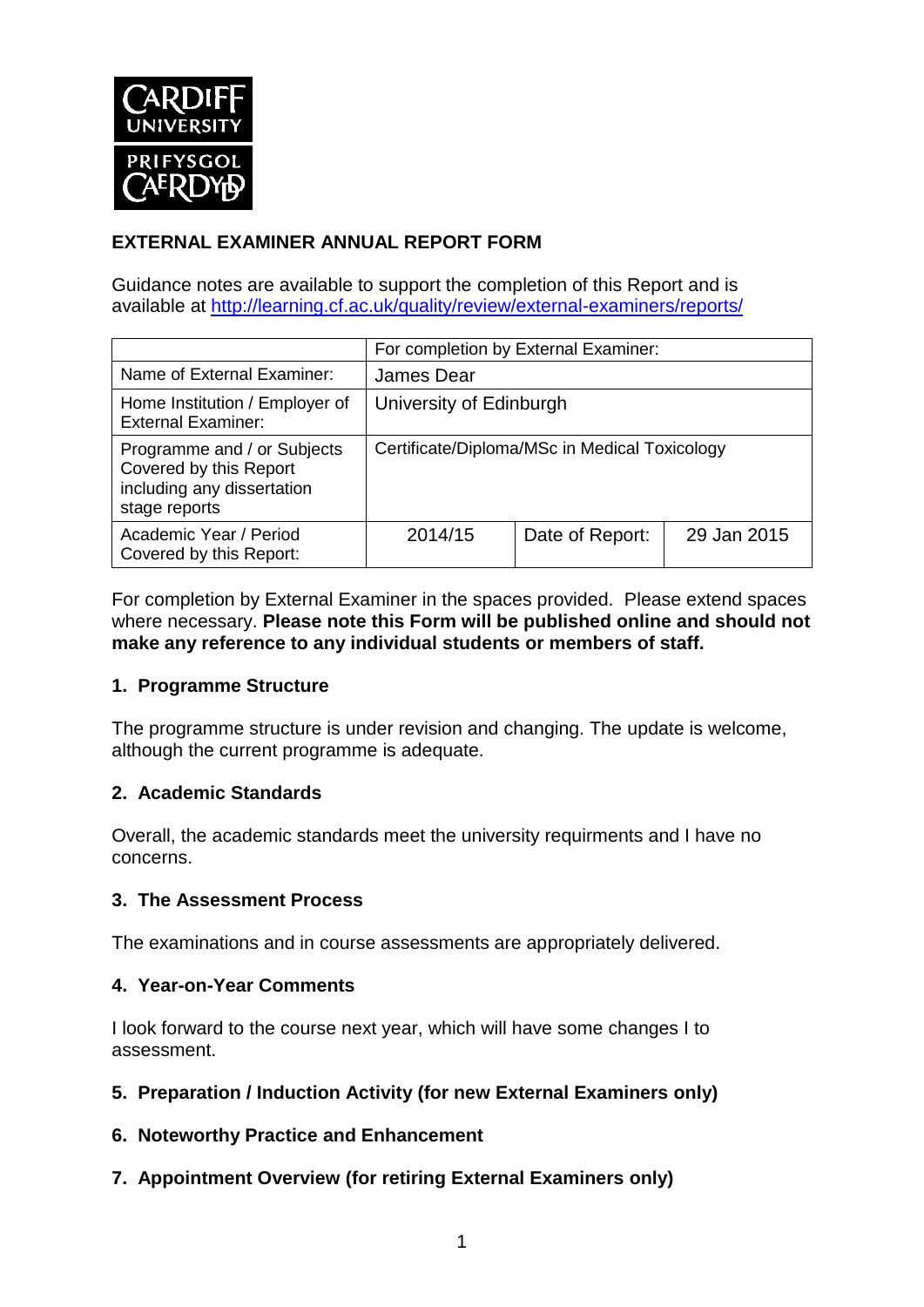# **8. Annual Report Checklist**

Please include appropriate comments within Sections 1-7 above for any answer of 'No'.

|                                              |                                                                                                                                                             | <b>Yes</b><br>(Y) | <b>No</b><br>(N) | N/A<br>(N/A) |
|----------------------------------------------|-------------------------------------------------------------------------------------------------------------------------------------------------------------|-------------------|------------------|--------------|
| <b>Programme/Course Information</b>          |                                                                                                                                                             |                   |                  |              |
| 8.1                                          | Did you receive sufficient information about the Programme and<br>its contents, learning outcomes and assessments?                                          |                   |                  |              |
| 8.2                                          | Were you asked to comment on any changes to the assessment<br>of the Programme?                                                                             | Y                 |                  |              |
| <b>Draft Examination Question Papers</b>     |                                                                                                                                                             |                   |                  |              |
| 8.3                                          | Were you asked to approve all examination papers contributing<br>to the final award?                                                                        |                   |                  |              |
| 8.4                                          | Were the nature, spread and level of the questions appropriate?                                                                                             | Y                 |                  |              |
| 8.5                                          | Were suitable arrangements made to consider your comments?                                                                                                  | Y                 |                  |              |
|                                              | <b>Marking Examination Scripts</b>                                                                                                                          |                   |                  |              |
| 8.6                                          | Did you receive a sufficient number of scripts to be able to assess<br>whether the internal marking and classifications were appropriate<br>and consistent? | Y                 |                  |              |
| 8.7                                          | Was the general standard and consistency of marking<br>appropriate?                                                                                         | Y                 |                  |              |
| 8.8                                          | Were the scripts marked in such a way as to enable you to see<br>the reasons for the award of given marks?                                                  | Y                 |                  |              |
| 8.9                                          | Were you satisfied with the standard and consistency of marking<br>applied by the internal examiners?                                                       | Y                 |                  |              |
| 8.10                                         | In your judgement, did you have the opportunity to examine a<br>sufficient cross-section of candidates' work contributing to the<br>final assessment?       | Y                 |                  |              |
|                                              | <b>Coursework and Practical Assessments</b>                                                                                                                 |                   |                  |              |
| 8.11                                         | Was the choice of subjects for coursework and / or practical<br>assessments appropriate?                                                                    | Y                 |                  |              |
| 8.12                                         | Were you afforded access to an appropriate sample of<br>coursework and / or practical assessments?                                                          | Y                 |                  |              |
| 8.13                                         | Was the method and general standard of assessment<br>appropriate?                                                                                           | Y                 |                  |              |
| 8.14                                         | Is sufficient feedback provided to students on their assessed<br>work?                                                                                      | Y                 |                  |              |
| <b>Clinical Examinations (if applicable)</b> |                                                                                                                                                             |                   |                  |              |
| 8.15                                         | Were satisfactory arrangements made for the conduct of clinical<br>assessments?                                                                             | Y                 |                  |              |
| <b>Sampling of Work</b>                      |                                                                                                                                                             |                   |                  |              |
| 8.16                                         | Were you afforded sufficient time to consider samples of<br>assessed work?                                                                                  | Y                 |                  |              |
|                                              | <b>Examining Board Meeting</b>                                                                                                                              |                   |                  |              |